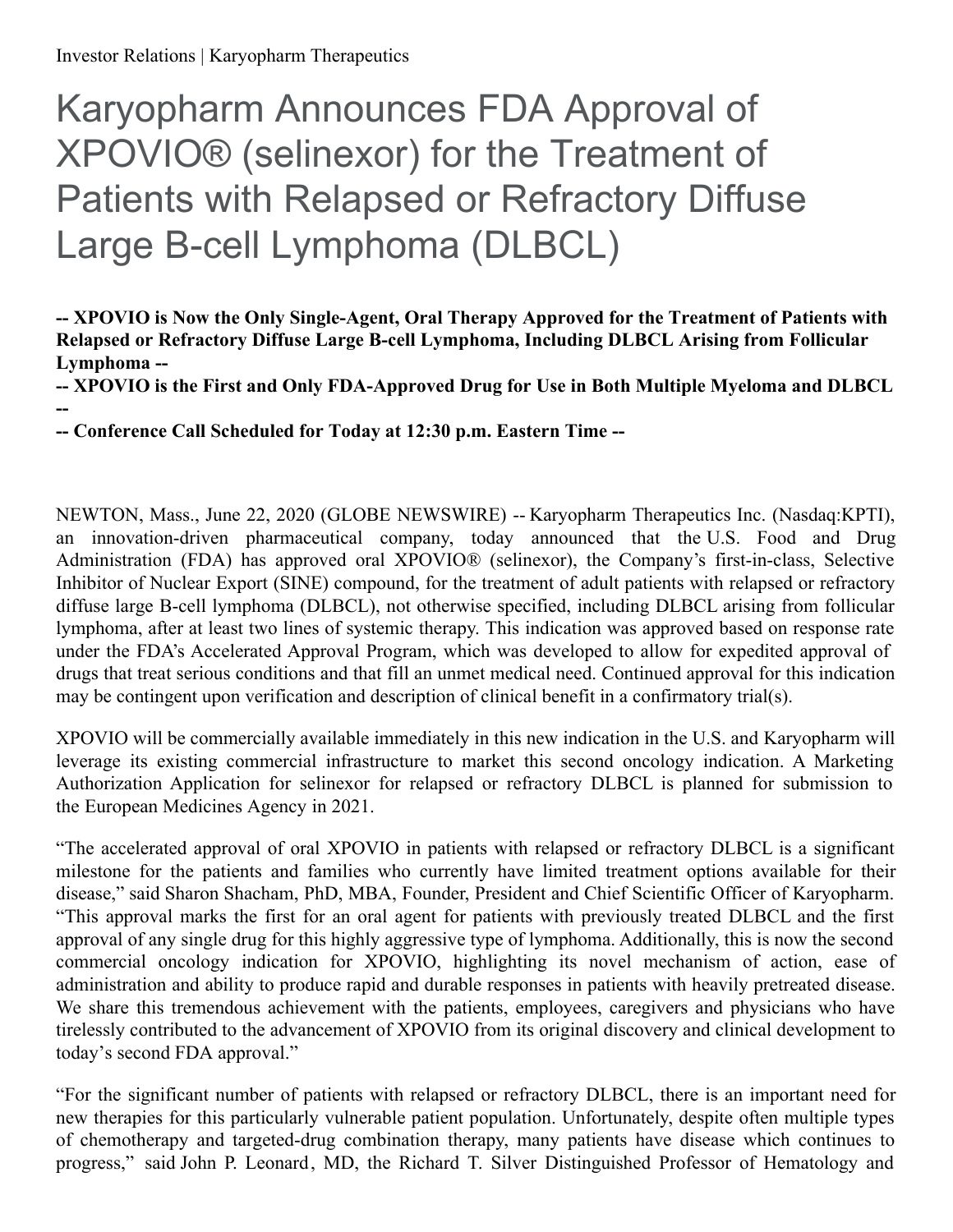Medical Oncology at Weill Cornell Medicine and an oncologist at NewYork-Presbyterian/Weill Cornell Medical Center.1 "Single agent, oral XPOVIO demonstrated a clinically meaningful overall response rate of 29%, including a complete response rate of 13%, in the pivotal SADAL study across several disease subtypes. Importantly, some patient responses were durable with 38% of responding patients maintaining a response at 6 months. The clinical profile and tolerability of oral XPOVIO provides physicians and patients with a new treatment alternative to traditional intravenous chemotherapy regimens."

"We will initiate our XPOVIO commercial launch efforts in DLBCL immediately, expanding our reach across the country for cancer patients in need," said Michael G. Kauffman, MD, PhD, Chief Executive Officer of Karyopharm. "Since our founding in 2008, Karyopharm has been focused on exploring the potential of nuclear transport modulators and we are thrilled to now enter this new chapter of growth with our dual-commercialization of the first and only nuclear export inhibitor approved in the U.S."

About the Phase 2b SADAL Study

The accelerated FDA approval of XPOVIO is based on the results from the multi-center, single-arm Phase 2b SADAL (Selinexor Against Diffuse Aggressive Lymphoma) study (NCT02227251), which evaluated 134 patients (median of 2 prior systemic therapies with a range of 1-5) with relapsed or refractory DLBCL. Patients were administered a fixed 60 mg dose of XPOVIO given orally twice weekly for a four-week cycle. Patients with germinal center B-cell (GCB) or non-GCB subtypes of DLBCL were included in enrollment.

The SADAL study met its primary endpoint of overall response rate (ORR) with an ORR of 29%, including 18 (13%) complete responses (CRs) and 21 (16%) partial responses (PRs).

Key secondary endpoints included a median duration of response (DOR) in the responding patients. In the responding patients, 56% maintained a response at 3 months, 38% at 6 months and 15% at 12 months.

All 134 patients were included in the safety analyses. The most common treatment-related adverse events (AEs) were cytopenias along with gastrointestinal and constitutional symptoms and were generally reversible and managed with dose modifications and/or standard supportive care. The most common non-hematologic AEs were fatigue (63%), nausea (57%), decreased appetite (37%), and diarrhea (37%), and were mostly Grade 1 and 2 events. Grade 3 and 4 laboratory abnormalities in  $\geq 15\%$  of patients included thrombocytopenia, lymphopenia, neutropenia, anemia, and hyponatremia. Grade 4 laboratory abnormalities in ≥5% of patients were thrombocytopenia (18%), lymphopenia (5%), and neutropenia (9%).

As part of the FDA accelerated approval, the FDA has agreed that the XPORT-DLBCL-030 study could serve as the confirmatory trial for evaluating selinexor in DLBCL. This trial will assess the effect of selinexor or placebo added to a standard backbone immunochemotherapy of rituximab-gemcitabinedexamethasone-platinum (R-GDP) in patients with 1-3 prior treatments for DLBCL. The rationale for this study is based on data from the ongoing Phase 1B study being conducted by the French Lymphoma Academic Research Organization (LYSARC) (NCT02741388). Karyopharm anticipates the XPORT-DLBCL-030 study will begin by the end of 2020.

Conference Call Information

Karyopharm will host a conference call today, Monday, June 22, 2020, at 12:30 p.m. Eastern Time, to discuss the FDA's approval of XPOVIO for the treatment of patients with relapsed or refractory DLBCL. To access the conference call, please dial (855) 437-4406 (local) or (484) 756-4292 (international) at least 10 minutes prior to the start time and refer to conference ID 8794658. A live audio webcast of the call will be available under "Events & Presentations" in the Investor section of the Company's website, [http://investors.karyopharm.com/events-presentations](https://www.globenewswire.com/Tracker?data=AWhLX48B8UT5g9RDj8YtOTrvn78rTa8IMcfse8qQhlQC5Hqk4rO4ukgYpIu96WgL47ym_2ZAxhXOvIOAKnP-APDAKNVkcvOYXRLg8QDKbYYvTVYZoHhT1SRuwrjbLcHRg2X1o4wXNBwDR0rrsOkBT_hx9A-3Ozv06hCG5854e2Y=). An archived webcast will be available on the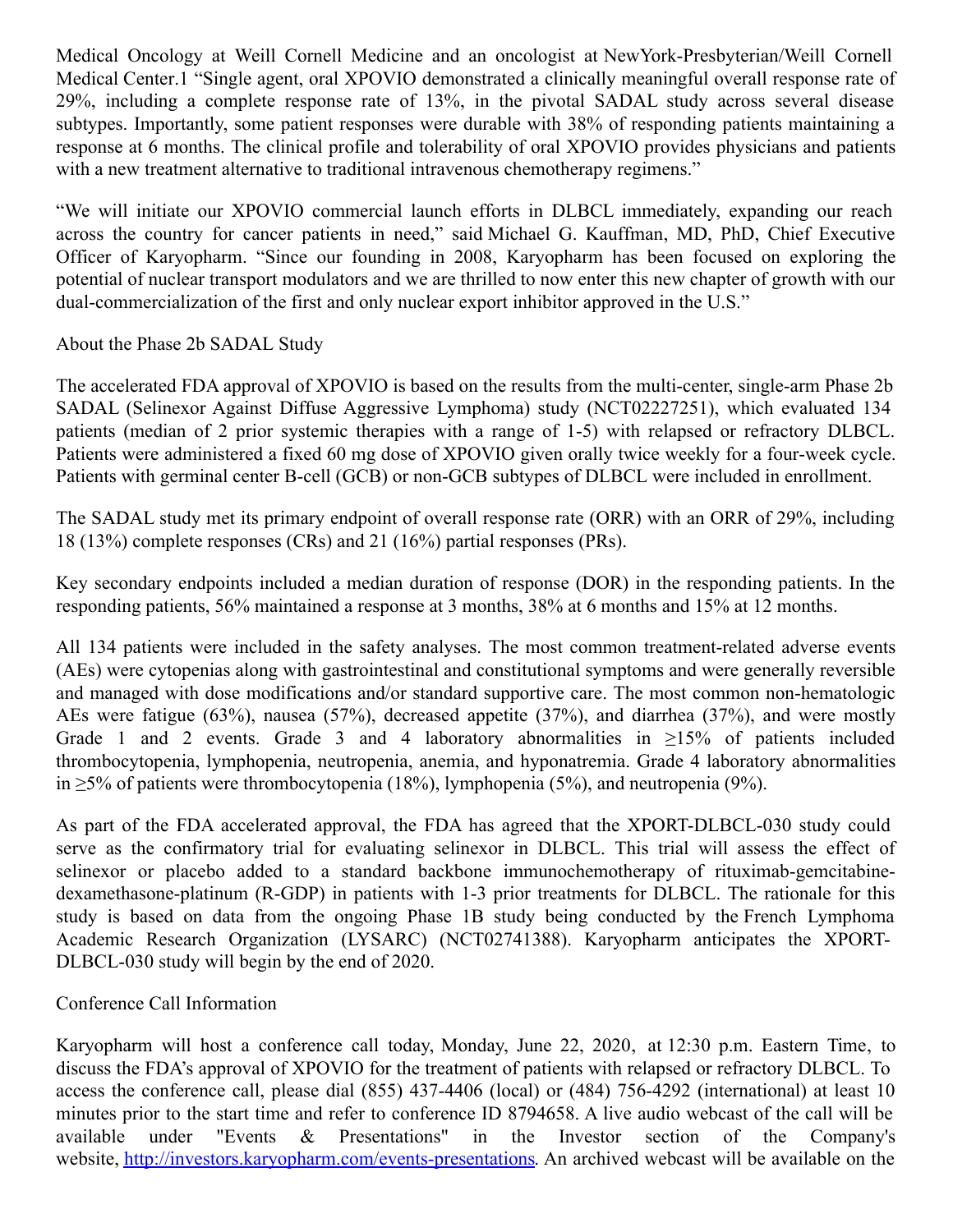Company's website approximately two hours after the event.

About XPOVIO® (selinexor)

XPOVIO is a first-in-class, oral Selective Inhibitor of Nuclear Export (SINE) compound. XPOVIO functions by selectively binding to and inhibiting the nuclear export protein exportin 1 (XPO1, also called CRM1). XPOVIO blocks the nuclear export of tumor suppressor, growth regulatory and anti-inflammatory proteins, leading to accumulation of these proteins in the nucleus and enhancing their anti-cancer activity in the cell. The forced nuclear retention of these proteins can counteract a multitude of the oncogenic pathways that, unchecked, allow cancer cells with severe DNA damage to continue to grow and divide in an unrestrained fashion. Karyopharm received accelerated U.S. Food and Drug Administration (FDA) approval of XPOVIO in July 2019 in combination with dexamethasone for the treatment of adult patients with relapsed refractory multiple myeloma (RRMM) who have received at least four prior therapies and whose disease is refractory to at least two proteasome inhibitors, at least two immunomodulatory agents, and an anti-CD38 monoclonal antibody. Karyopharm has also submitted a Marketing Authorization Application (MAA) to the European Medicines Agency (EMA) with a request for conditional approval of selinexor in this same RRMM indication. Karyopharm submitted a supplemental New Drug Application (sNDA) to the FDA requesting an expansion of its current indication to include the treatment for patients with multiple myeloma after at least one prior line of therapy based on the positive results from the Phase 3 BOSTON study which evaluated selinexor in combination with Velcade® (bortezomib) and low-dose dexamethasone. In June 2020, Karyopharm received accelerated FDA approval of XPOVIO for its second indication in adult patients with relapsed or refractory diffuse large B-cell lymphoma (DLBCL), not otherwise specified, including DLBCL arising from follicular lymphoma, after at least 2 lines of systemic therapy. Selinexor is also being evaluated in several other mid-and later-phase clinical trials across multiple cancer indications, including as a potential backbone therapy in combination with approved myeloma therapies (STOMP), in liposarcoma (SEAL) and in endometrial cancer (SIENDO), among others. Additional Phase 1, Phase 2 and Phase 3 studies are ongoing or currently planned, including multiple studies in combination with approved therapies in a variety of tumor types to further inform Karyopharm's clinical development priorities for selinexor. Additional clinical trial information for selinexor is available at [www.clinicaltrials.gov](http://www.clinicaltrials.gov/).

For more information about Karyopharm's products or clinical trials, please contact the Medical Information department at:

Tel: +1 (888) 209-9326 Email: [medicalinformation@karyopharm.com](https://www.globenewswire.com/Tracker?data=2i_YA70N1lQ7P0geijmqYzbyM3vrasxUJsGCl2VLtzSTu3bCBkUiHCU2VHaVAGH8I40NxR_HLYHC-UqH0bTh7B2zaCDx-lfraxsbYNzCjBSdqPxgHcZPsDPZoMIMMg-3)

# IMPORTANT SAFETY INFORMATION

Thrombocytopenia: XPOVIO can cause life-threatening thrombocytopenia, potentially leading to hemorrhage. Thrombocytopenia was reported in patients with multiple myeloma (MM) and developed or worsened in patients with DLBCL.

Thrombocytopenia is the leading cause of dosage modifications. Monitor platelet counts at baseline and throughout treatment. Monitor more frequently during the first 3 months of treatment. Institute platelet transfusion and/or other treatments as clinically indicated. Monitor patients for signs and symptoms of bleeding and evaluate promptly. Interrupt, reduce dose, or permanently discontinue based on severity of adverse reaction.

Neutropenia: XPOVIO can cause life-threatening neutropenia, potentially increasing the risk of infection. Neutropenia and febrile neutropenia occurred in patients with MM and in patients with DLBCL.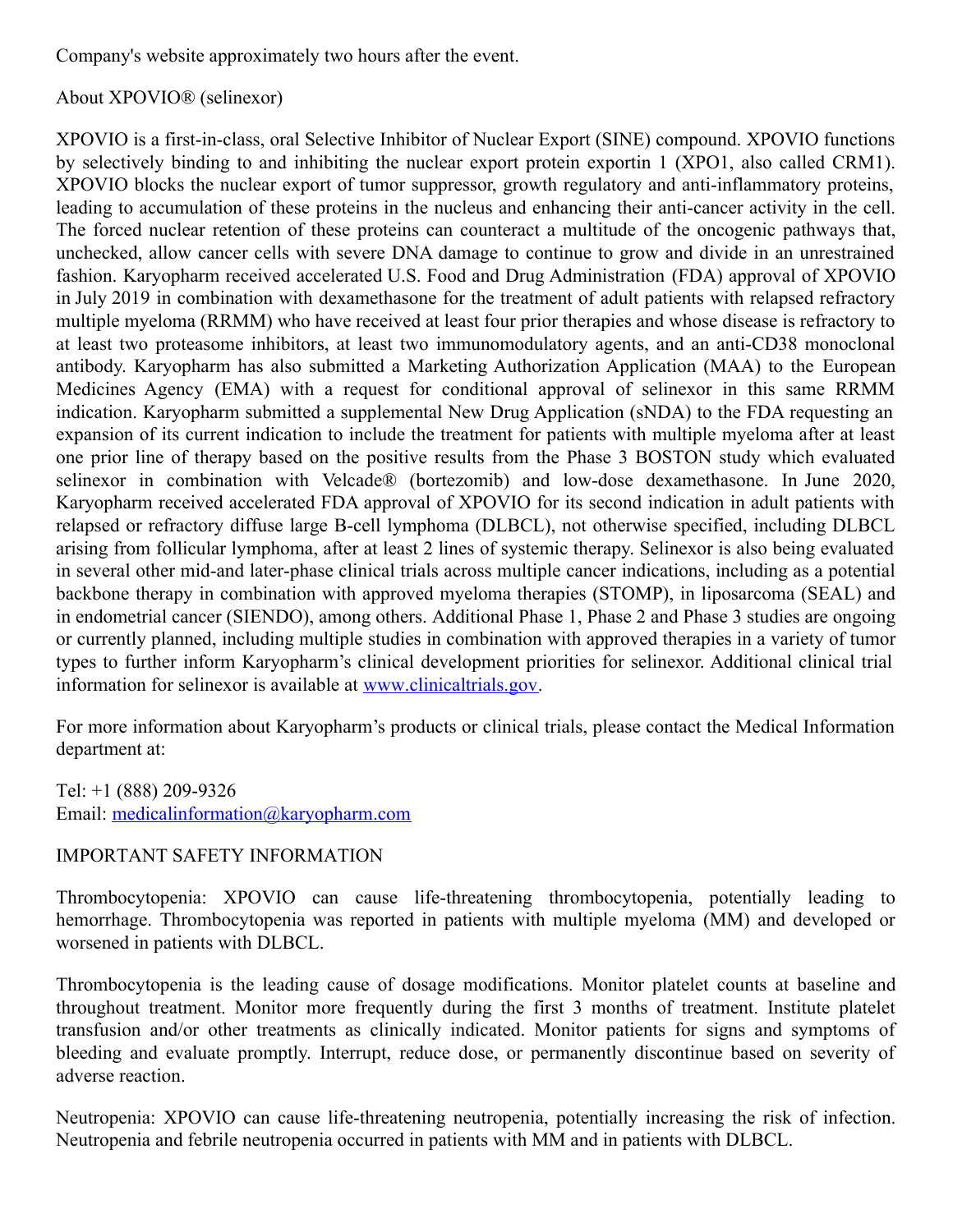Obtain white blood cell counts with differential at baseline and throughout treatment. Monitor more frequently during the first 3 months of treatment. Monitor patients for signs and symptoms of concomitant infection and evaluate promptly. Consider supportive measures, including antimicrobials and growth factors (e.g., G-CSF). Interrupt, reduce dose, or permanently discontinue based on severity of adverse reaction (AR).

Gastrointestinal Toxicity: XPOVIO can cause severe gastrointestinal toxicities in patients with MM and DLBCL.

Nausea/Vomiting: Provide prophylactic antiemetics. Administer 5-HT3 receptor antagonists and other antinausea agents prior to and during treatment with XPOVIO. Interrupt, reduce dose, or permanently discontinue based on severity of ARs. Administer intravenous fluids to prevent dehydration and replace electrolytes as clinically indicated.

Diarrhea: Interrupt, reduce dose, or permanently discontinue based on severity of ARs. Provide standard antidiarrheal agents, administer intravenous fluids to prevent dehydration, and replace electrolytes as clinically indicated.

Anorexia/Weight Loss: Monitor weight, nutritional status, and volume status at baseline and throughout treatment. Monitor more frequently during the first 3 months of treatment. Interrupt, reduce dose, or permanently discontinue based on severity of ARs. Provide nutritional support, fluids, and electrolyte repletion as clinically indicated.

Hyponatremia: XPOVIO can cause severe or life-threatening hyponatremia. Hyponatremia developed in patients with MM and in patients with DLBCL.

Monitor sodium level at baseline and throughout treatment. Monitor more frequently during the first 2 months of treatment. Correct sodium levels for concurrent hyperglycemia (serum glucose >150 mg/dL) and high serum paraprotein levels. Assess hydration status and manage hyponatremia per clinical guidelines, including intravenous saline and/or salt tablets as appropriate and dietary review. Interrupt, reduce dose, or permanently discontinue based on severity of the AR.

Serious Infection: XPOVIO can cause serious and fatal infections. Most infections were not associated with Grade 3 or higher neutropenia. Atypical infections reported after taking XPOVIO include, but are not limited to, fungal pneumonia and herpesvirus infection.

Monitor for signs and symptoms of infection, and evaluate and treat promptly.

Neurological Toxicity: XPOVIO can cause life-threatening neurological toxicities.

Coadministration of XPOVIO with other products that cause dizziness or mental status changes may increase the risk of neurological toxicity.

Advise patients to refrain from driving and engaging in hazardous occupations or activities, such as operating heavy or potentially dangerous machinery, until the neurological toxicity fully resolves. Optimize hydration status, hemoglobin level, and concomitant medications to avoid exacerbating dizziness or mental status changes. Institute fall precautions as appropriate.

Embryo-Fetal Toxicity: XPOVIO can cause fetal harm when administered to a pregnant woman.

Advise pregnant women of the potential risk to a fetus. Advise females of reproductive potential and males with a female partner of reproductive potential to use effective contraception during treatment with XPOVIO and for 1 week after the last dose.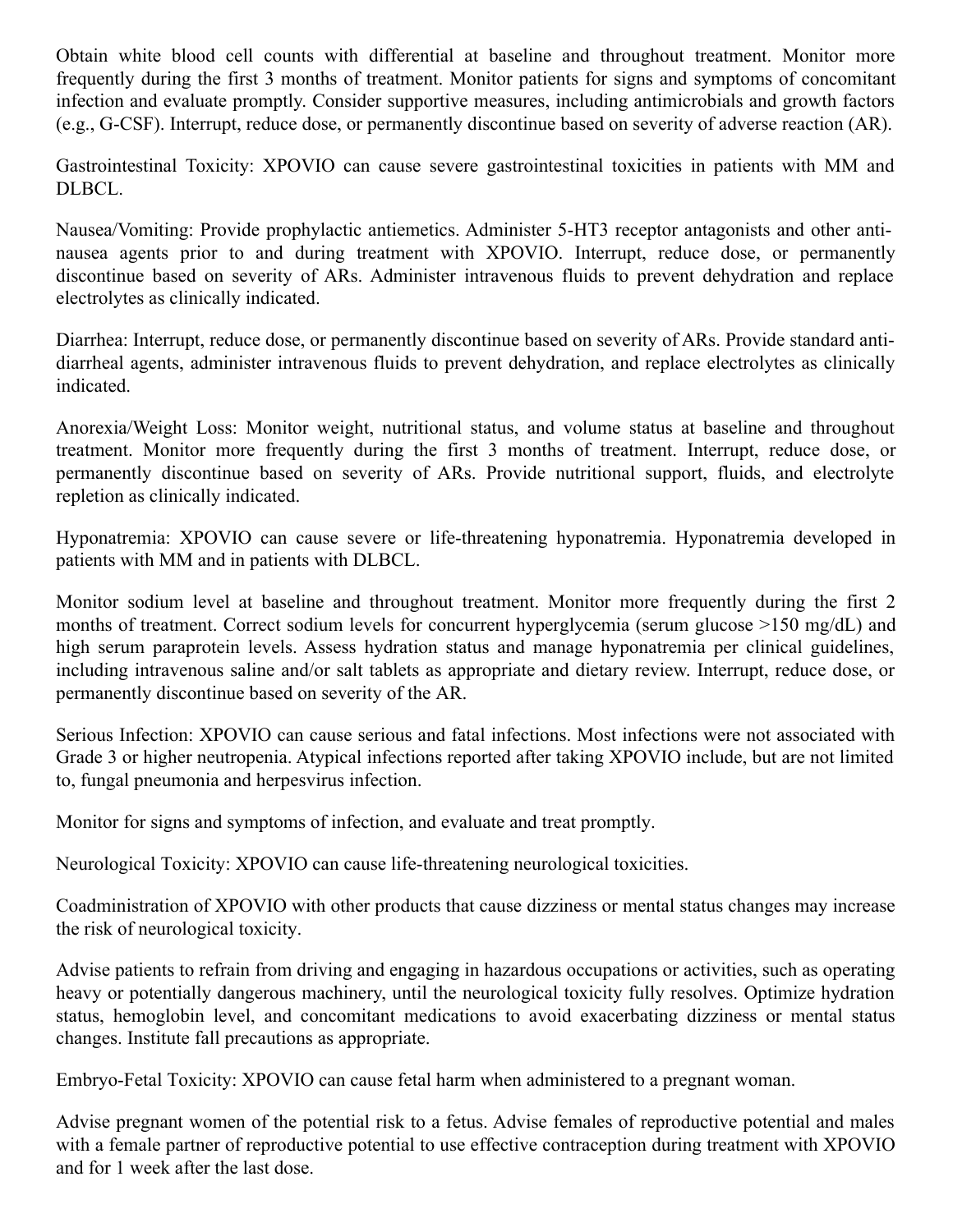#### ADVERSE REACTIONS

The most common adverse reactions (ARs) in  $\geq$ 20% of patients with MM are thrombocytopenia, fatigue, nausea, anemia, decreased appetite, decreased weight, diarrhea, vomiting, hyponatremia, neutropenia, leukopenia, constipation, dyspnea, and upper respiratory tract infection.

The most common ARs, excluding laboratory abnormalities, in  $\geq$ 20% of patients with DLBCL are fatigue, nausea, diarrhea, appetite decrease, weight decrease, constipation, vomiting, and pyrexia. Grade 3-4 laboratory abnormalities in ≥15% of patients included thrombocytopenia, lymphopenia, neutropenia, anemia, and hyponatremia. Grade 4 laboratory abnormalities in  $\geq$ 5% were thrombocytopenia, lymphopenia, and neutropenia.

In patients with MM, fatal ARs occurred in 9% of patients. Serious ARs occurred in 58% of patients. Treatment discontinuation rate due to ARs was 27%. The most frequent ARs requiring permanent discontinuation in ≥4% of patients included fatigue, nausea, and thrombocytopenia.

In patients with DLBCL, fatal ARs occurred in 3.7% of patients within 30 days, and 5% of patients within 60 days of last treatment; the most frequent fatal AR was infection (4.5% of patients). Serious ARs occurred in 46% of patients; the most frequent serious AR was infection. Discontinuation due to ARs occurred in 17% of patients.

## USE IN SPECIFIC POPULATIONS

In MM, no overall difference in effectiveness of XPOVIO was observed in patients  $>65$  years old when compared with younger patients. Patients ≥75 years old had a higher incidence of discontinuation due to an AR than younger patients, a higher incidence of serious ARs, and a higher incidence of fatal ARs.

Clinical studies in patients with relapsed or refractory DLBCL did not include sufficient numbers of patients aged 65 and over to determine whether they respond differently from younger patients.

The effect of end-stage renal disease (CLCR <15 mL/min) or hemodialysis on XPOVIO pharmacokinetics is unknown.

Please see full Prescribing Information.

To report SUSPECTED ADVERSE REACTIONS, contact Karyopharm Therapeutics Inc. at 1-888-209- 9326 or FDA at 1-800-FDA-1088 or [www.fda.gov/medwatch](https://www.globenewswire.com/Tracker?data=L-0AkAdkKR8GVmBIVdGBQ5KQe6VgszO-wdf_rBcYXrJWyK7AA1TQq_zHPu9YJmXZ4WHAvtAmVRN8lDwldYs_owrocsdIGP9CL2LYw6zxhFQ=).

## About Karyopharm Therapeutics

Karyopharm Therapeutics Inc. (Nasdaq: KPTI) is an innovation-driven pharmaceutical company dedicated to the discovery, development, and commercialization of novel first-in-class drugs directed against nuclear export and related targets for the treatment of cancer and other major diseases. Karyopharm's Selective Inhibitor of Nuclear Export (SINE) compounds function by binding with and inhibiting the nuclear export protein XPO1 (or CRM1). Karyopharm's lead compound, XPOVIO® (selinexor), received accelerated approval from the U.S. Food and Drug Administration (FDA) in July 2019 in combination with dexamethasone as a treatment for patients with heavily pretreated multiple myeloma. In June 2020, XPOVIO was approved by the FDA as a treatment for patients with relapsed or refractory diffuse large B-cell lymphoma. A Marketing Authorization Application for selinexor for patients with heavily pretreated multiple myeloma is also currently under review by the European Medicines Agency. In addition to single-agent and combination activity against a variety of human cancers, SINE compounds have also shown biological activity in models of neurodegeneration, inflammation, autoimmune disease, certain viruses and wound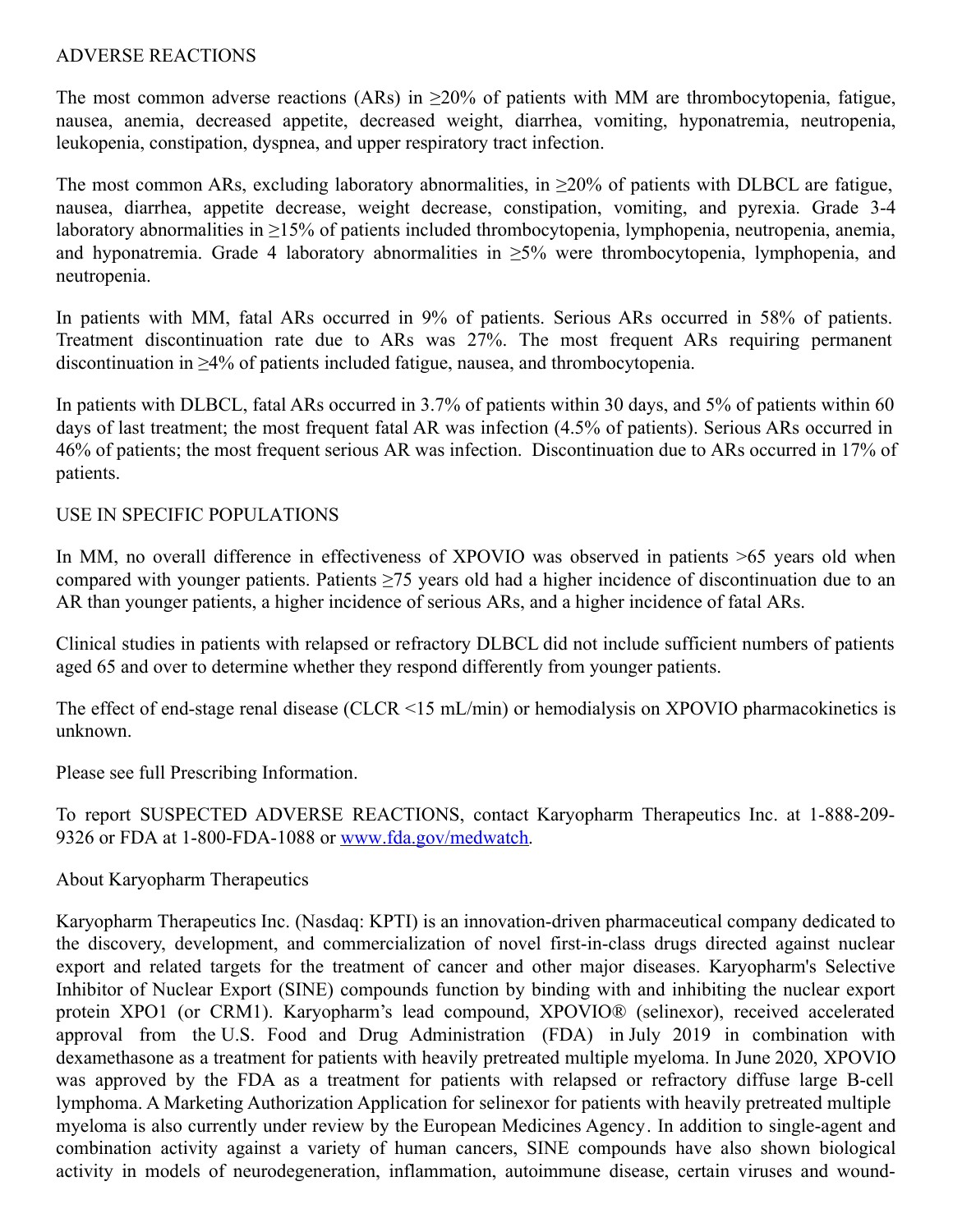healing. Karyopharm has several investigational programs in clinical or preclinical development. For more information, please visit [www.karyopharm.com](https://www.globenewswire.com/Tracker?data=4r8kYspKVdclWCcBSsb8lO-VKi2uwszw9_b1R1j_1YWDD1lYkNEWHql01pPlTAFU4V8P6SiXKnPaYRIiFJ2cZZo9-rr1qDTr6H2gK3TI35Y=).

## Forward-Looking Statements

This press release contains forward-looking statements within the meaning of The Private Securities Litigation Reform Act of 1995. Such forward-looking statements include those regarding Karyopharm's beliefs regarding XPOVIO's ability to treat patients with relapsed or refractory diffuse large B-cell lymphoma and expectations related to other XPOVIO regulatory submissions. Such statements are subject to numerous important factors, risks and uncertainties, many of which are beyond Karyopharm's control, that may cause actual events or results to differ materially from Karyopharm's current expectations. For example, there can be no guarantee that any positive developments in the development or commercialization of Karyopharm's drug candidate portfolio will result in stock price appreciation. Management's expectations and, therefore, any forward-looking statements in this press release could also be affected by risks and uncertainties relating to a number of other factors, including the following: the risk that the COVID-19 pandemic could disrupt Karyopharm's business more severely than it currently anticipates, including by reducing sales of XPOVIO, interrupting or delaying research and development efforts, impacting the ability to procure sufficient supply for the development and commercialization of selinexor or other product candidates, delaying ongoing or planned clinical trials, impeding the execution of business plans, planned regulatory milestones and timelines, or inconveniencing patients; the adoption of XPOVIO in the commercial marketplace, the timing and costs involved in commercializing XPOVIO or any of Karyopharm's drug candidates that receive regulatory approval; the ability to retain regulatory approval of XPOVIO or any of Karyopharm's drug candidates that receive regulatory approval; Karyopharm's results of clinical trials and preclinical studies, including subsequent analysis of existing data and new data received from ongoing and future studies; the content and timing of decisions made by the U.S. Food and Drug Administration and other regulatory authorities, investigational review boards at clinical trial sites and publication review bodies, including with respect to the need for additional clinical studies; the ability of Karyopharm or its third party collaborators or successors in interest to fully perform their respective obligations under the applicable agreement and the potential future financial implications of such agreement; Karyopharm's ability to obtain and maintain requisite regulatory approvals and to enroll patients in its clinical trials; unplanned cash requirements and expenditures; development of drug candidates by Karyopharm's competitors for indications in which Karyopharm is currently developing its drug candidates; and Karyopharm's ability to obtain, maintain and enforce patent and other intellectual property protection for any drug candidates it is developing. These and other risks are described under the caption "Risk Factors" in Karyopharm's Quarterly Report on Form 10-Q for the quarter ended March 31, 2020, which was filed with the Securities and Exchange Commission (SEC) on May 5, 2020, and in other filings that Karyopharm may make with the SEC in the future. Any forward-looking statements contained in this press release speak only as of the date hereof, and, except as required by law, Karyopharm expressly disclaims any obligation to update any forward-looking statements, whether as a result of new information, future events or otherwise.

Velcade® is a registered trademark of Takeda Pharmaceutical Company Limited.

Contacts:

Investors: Karyopharm Therapeutics Inc. Ian Karp, Vice President, Investor and Public Relations 857-297-2241 |  $ikarp@karyopharm.com$ 

Media: FTI Consulting